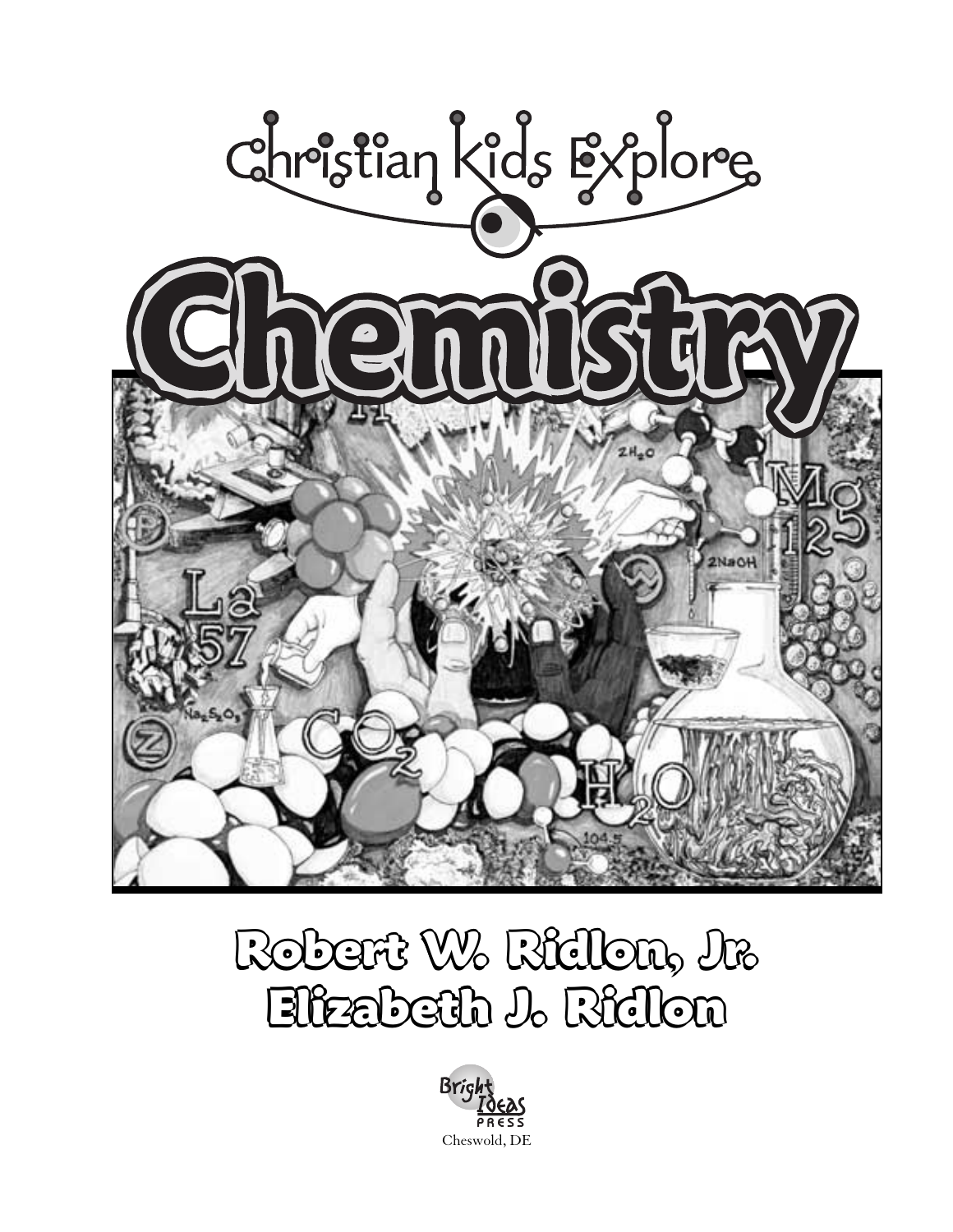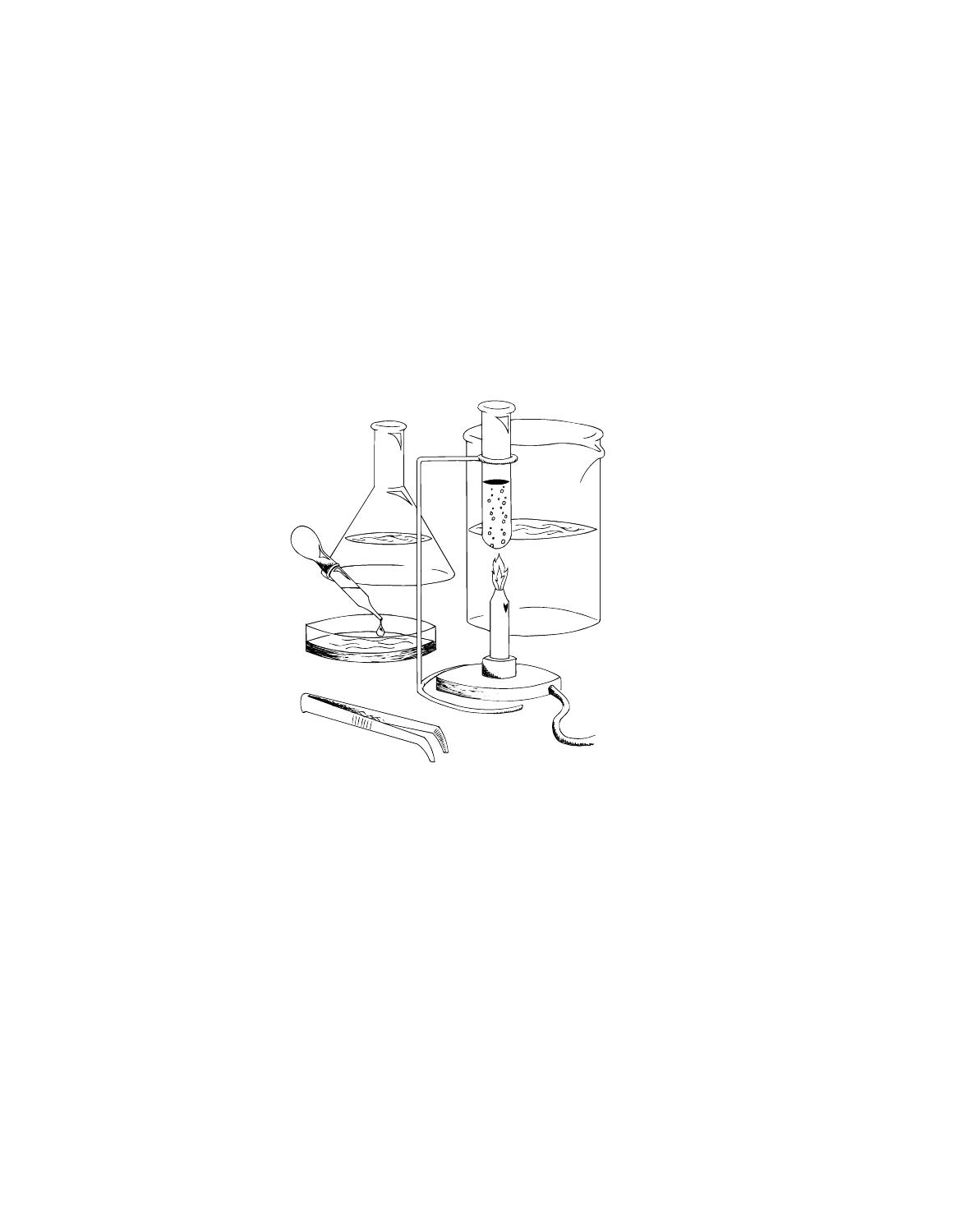

In this unit we will begin exploring the world of chemistry and see just how wonderfully God has made the universe and every living thing. Studying chemistry, like other sciences, is a way to appreciate creation more deeply and examine the beauty of all that God has made.

The universe was created by God and is made up of matter and energy that can be studied. Everything that we see or touch is matter. Chemistry shows us God's laws about how that matter behaves and helps us to take better care of our resources. We will start by defining chemistry and looking at the tools of the chemist.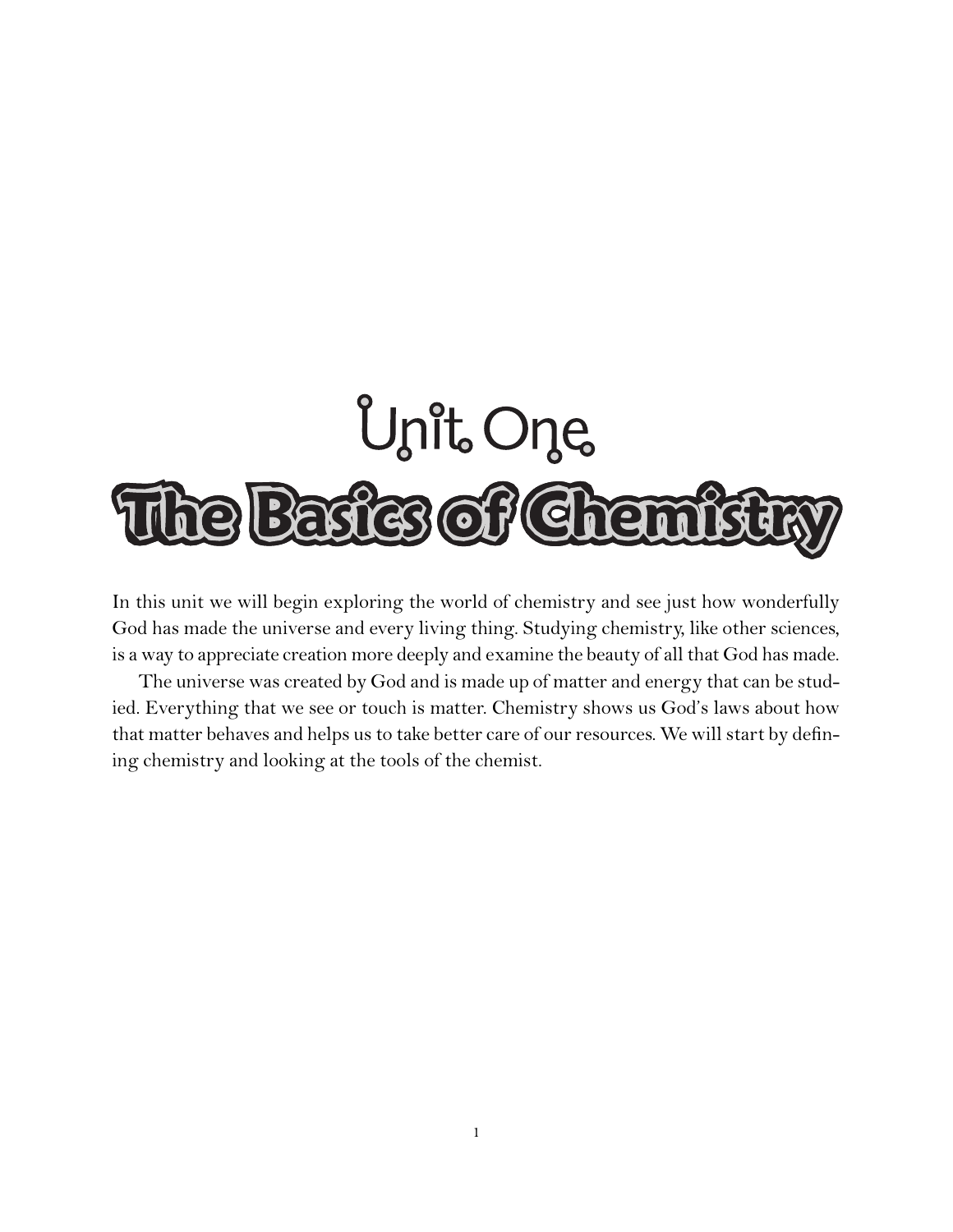#### **Additional Notes**

#### **Upon completing Unit One, the student**  $\bar{\alpha}$ **should understand:**

- The basic objectives of chemistry
- The chemistry laboratory and tools of the chemist
- The definition of matter
- The composition of matter

### **Unit One Vocabulary Words**

- chemistry
- chemist
- matter
- biology
- biochemistry
- organic chemistry
- inorganic chemistry
- lab coat
- safety glasses
- apparatus
- interpolate
- atoms
- energy
- physics
- states
- physical properties
- chemical properties
- element
- compound
- mixtures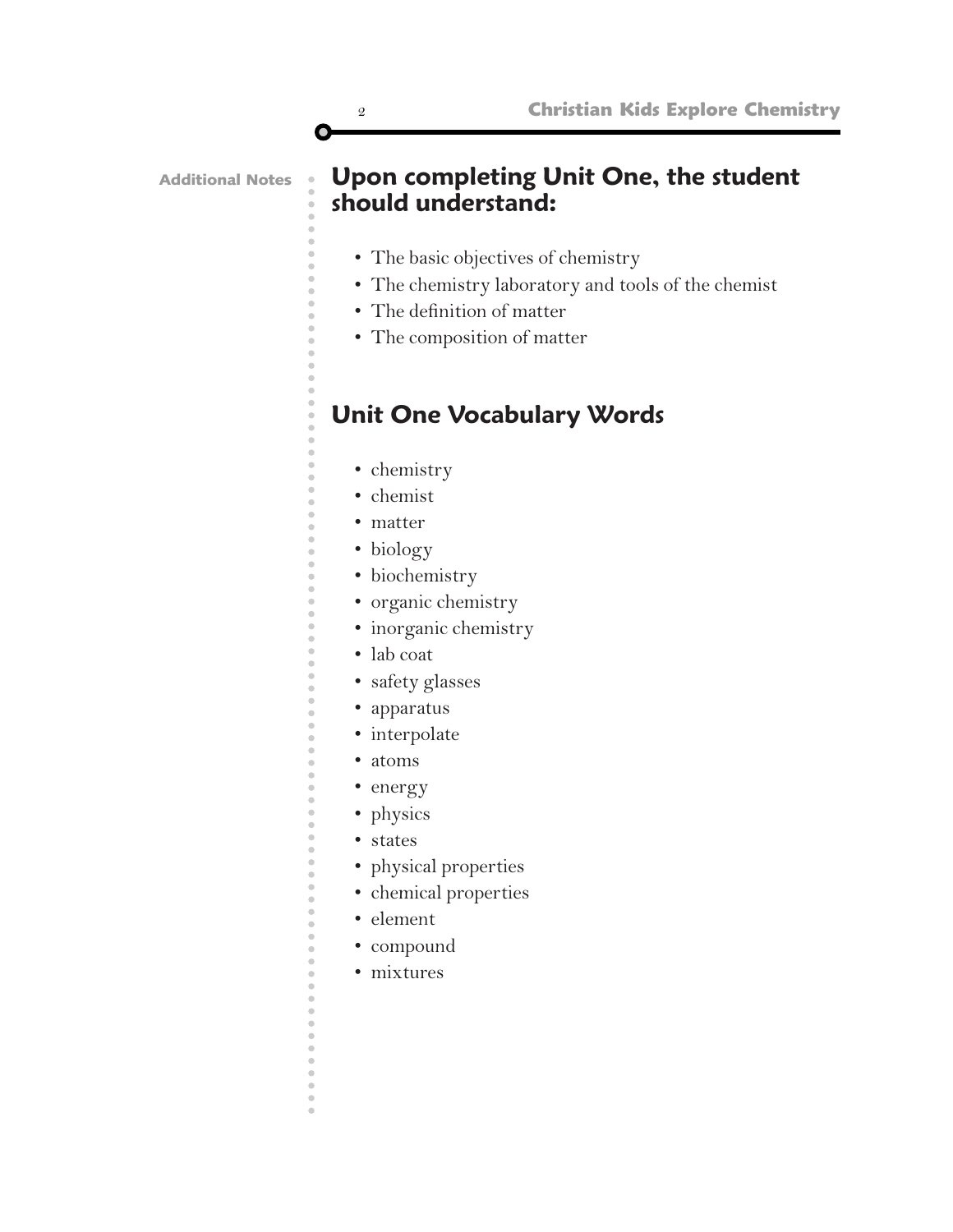### **Materials Needed for This Unit**

- cereal box
- a cleaning agent (such as window cleaner or general purpose cleaner)
- shampoo
- ordinary household measuring cup marked in metric units (milliliters) or a graduated cylinder if available
- small juice glass or cup
- notebook
- pencil
- salt (regular table salt)
- a cup of fine sand
- bowl (like a cereal bowl)
- ordinary coffee filter
- a funnel
- clear 16-ounce glass jar or drinking glass
- aluminum pie pan
- water
- measuring cup
- one hundred 3x5 lined index cards.
- cooking oil
- sugar
- mustard
- six small bowls (like cereal bowls)
- paper adhesive labels
- clear 16-ounce glass jar or drinking glass
- safety glasses and smock



**Additional Notes**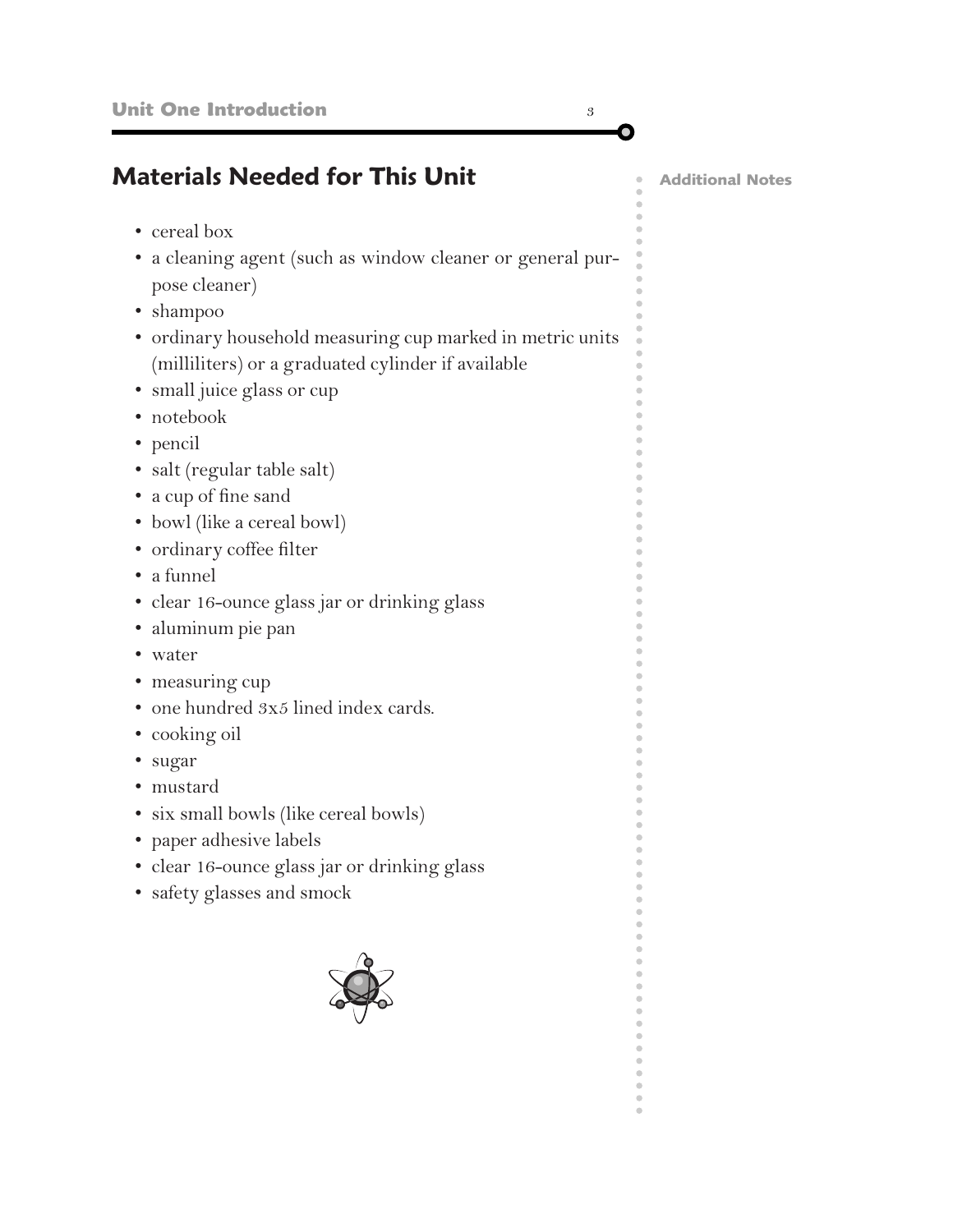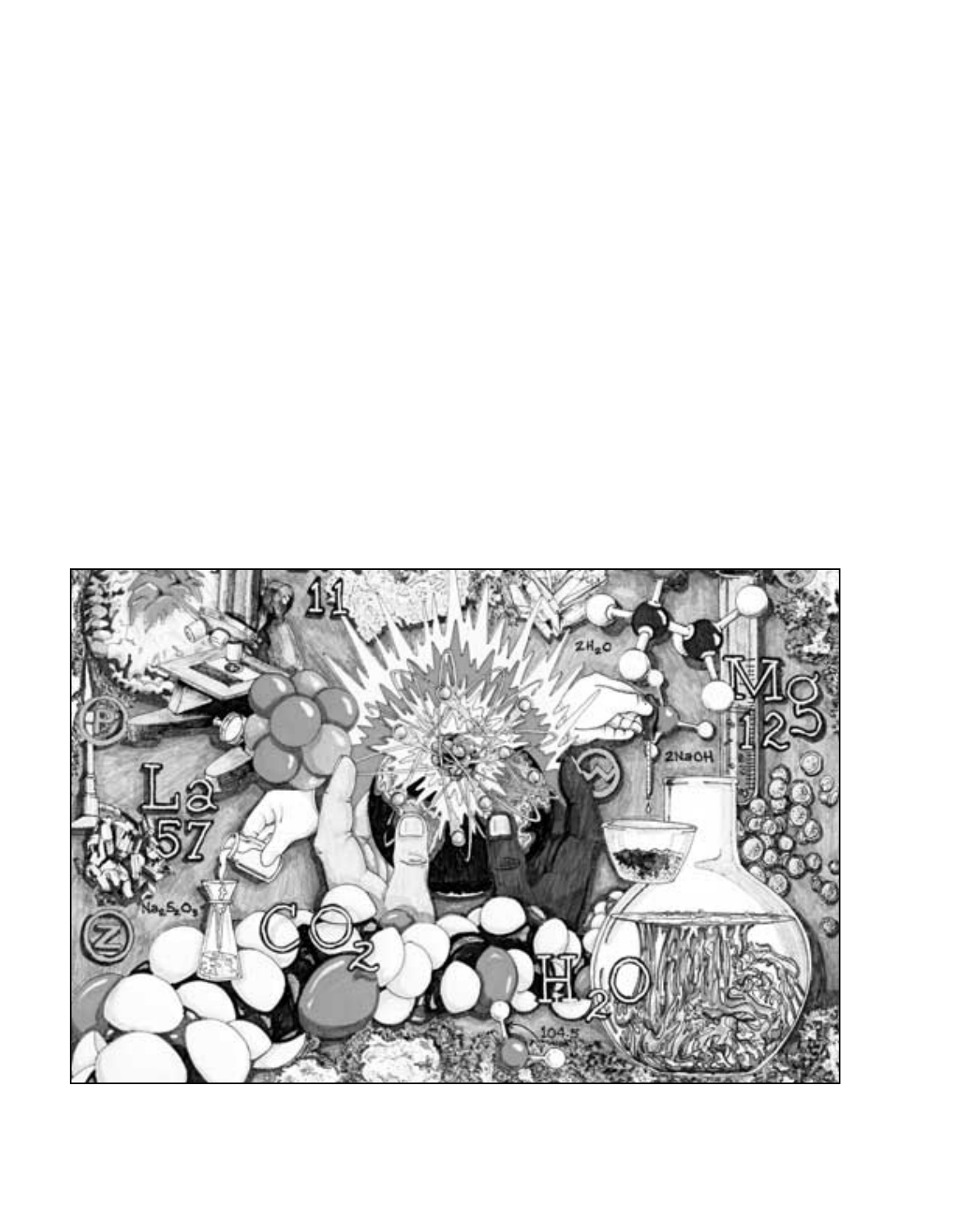

# **Teaching Time: What Is Chemistry?**

What do you think of when someone says the word *chemistry*? Do you think about test tubes and glass containers filled with mysterious looking yellow-green liquid? Do you think of jars of white powder? Maybe you think of a scientist wearing a white lab coat, mixing things together, and watching as the mixture bubbles and rumbles. It is true that chemists usually wear lab coats and often use various white, powder solids and colorful liquids. However, chemists also study substances that are familiar to us such as gold, silver, salt, water, and even food items, such as sugars and fats.

So, just what is chemistry anyway? **Chemistry** is the structured and formal study of matter, how it can change, and how it reacts with other matter. A **chemist** is a specially trained scientist that studies and works with matter. The word **matter** is used to mean anything that takes up or occupies space. A few examples of matter include dirt, sand, water, metals, rocks, salt, and wood. There are many other examples. Even the air we breathe is matter.



#### **Name It! chemistry**

*The structured and formal study of matter, how it can change, and how it reacts with other matter.*

#### **chemist**

*A specially trained scientist that studies and works with matter.*

#### **matter**

*Anything that takes up or occupies space.*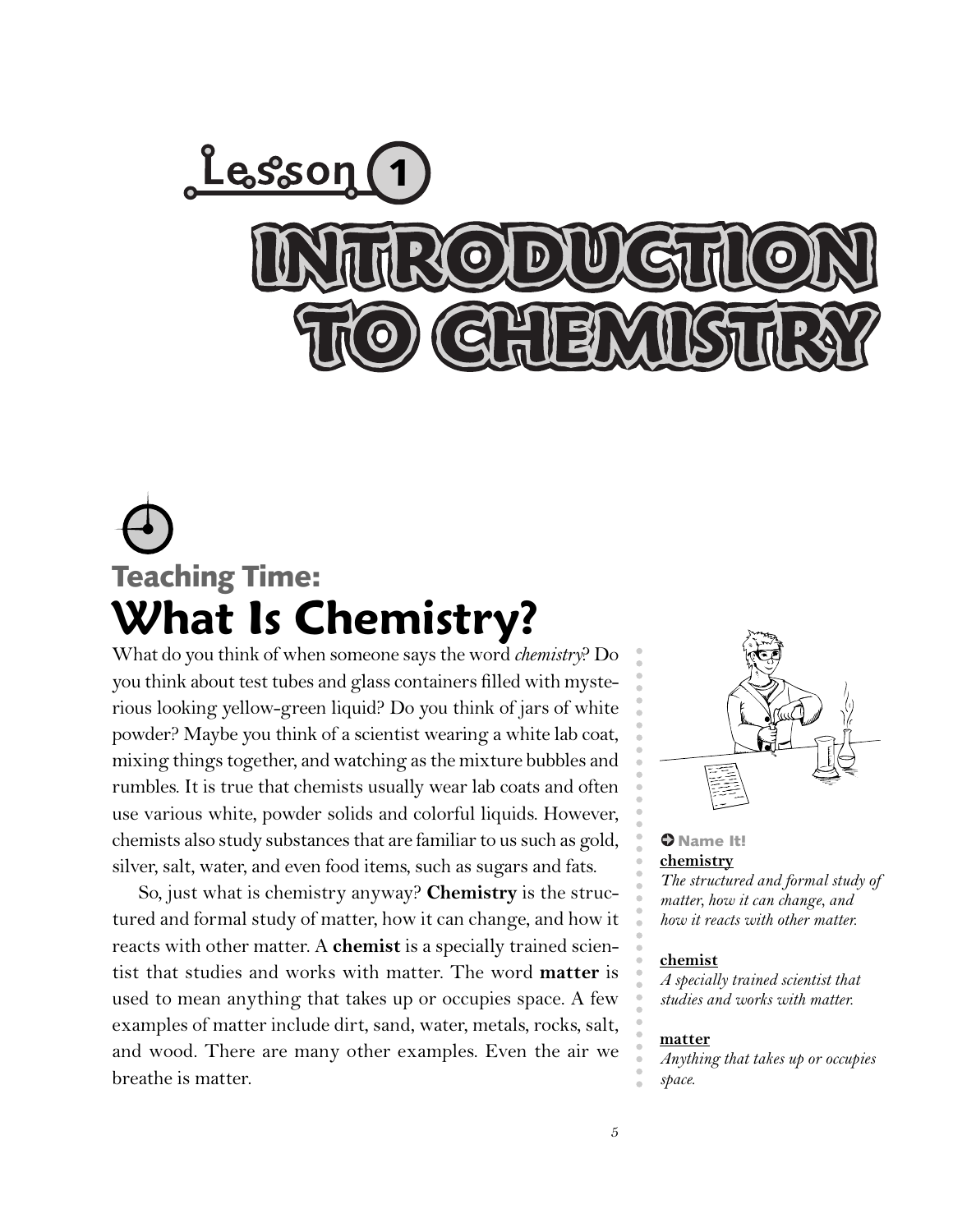**Name It!**

**biology** *The study of living things.* 

#### **biochemistry**

*The study of the matter of living things.* 

#### **organic chemistry**

*The study of matter that contains a substance called carbon.* 

#### **carbon**

*The main ingredient in the fuels and oil used in our cars and aircraft. It is also part of the clothes we wear and the food we eat. One of the main ingredients for life itself and an essential ingredient for parts of our bodies and how we function.* 

#### **inorganic chemistry**

*The study of matter that does not contain any carbon.*

Living things (such as animals, plants, tiny bacteria, and really tiny viruses) are made up of matter also. **Biology** is the study of living things, and chemistry has an important role in biology. When chemists study the matter of living things, it is called **biochemistry**. Another very important type of chemistry, called **organic chemistry**, works with matter that contains a substance called carbon. **Carbon** is the main ingredient in the fuels and oil used in our cars and aircraft. It is also part of the clothes we wear and the food we eat. Did you know that a diamond is made of carbon? Carbon is also one of the main ingredients for life itself and an essential ingredient for parts of our bodies and how we function. **Inorganic chemistry** is the study of matter that does not contain any carbon. This would include substances like pure metals, salts, acids, and bases.

But chemistry is more than studying, it has many practical uses. Medical doctors, pharmacists, geologists, archaeologists, farmers, builders, and even cooks benefit from the knowledge and use of chemistry. It is the science of chemistry that gives us ways to make new materials or products that will help us in everyday life. Chemistry also provides the building blocks for medicines used to cure sicknesses like colds and flu or even more serious diseases like cancer and heart disease.

In our beginning study of chemistry we will be looking more closely at the different types of chemicals, how they react together, and what makes them unique. By learning about chemistry, we can better appreciate the created world. It is important to remember that when we study chemistry, we are really looking at God's creation. Chemists can see what matter is made of and how that matter reacts with other matter. The way matter behaves isn't an invention of the chemist — it is a creation of God. Remember, Genesis 1 tells us about the creation of the world, including the creation of matter.

God created the very first chemicals. He created the order of the entire universe, which includes the properties of all the chemicals. He created each and every living thing, which is made up of those chemicals. Most importantly, He made each one of us in a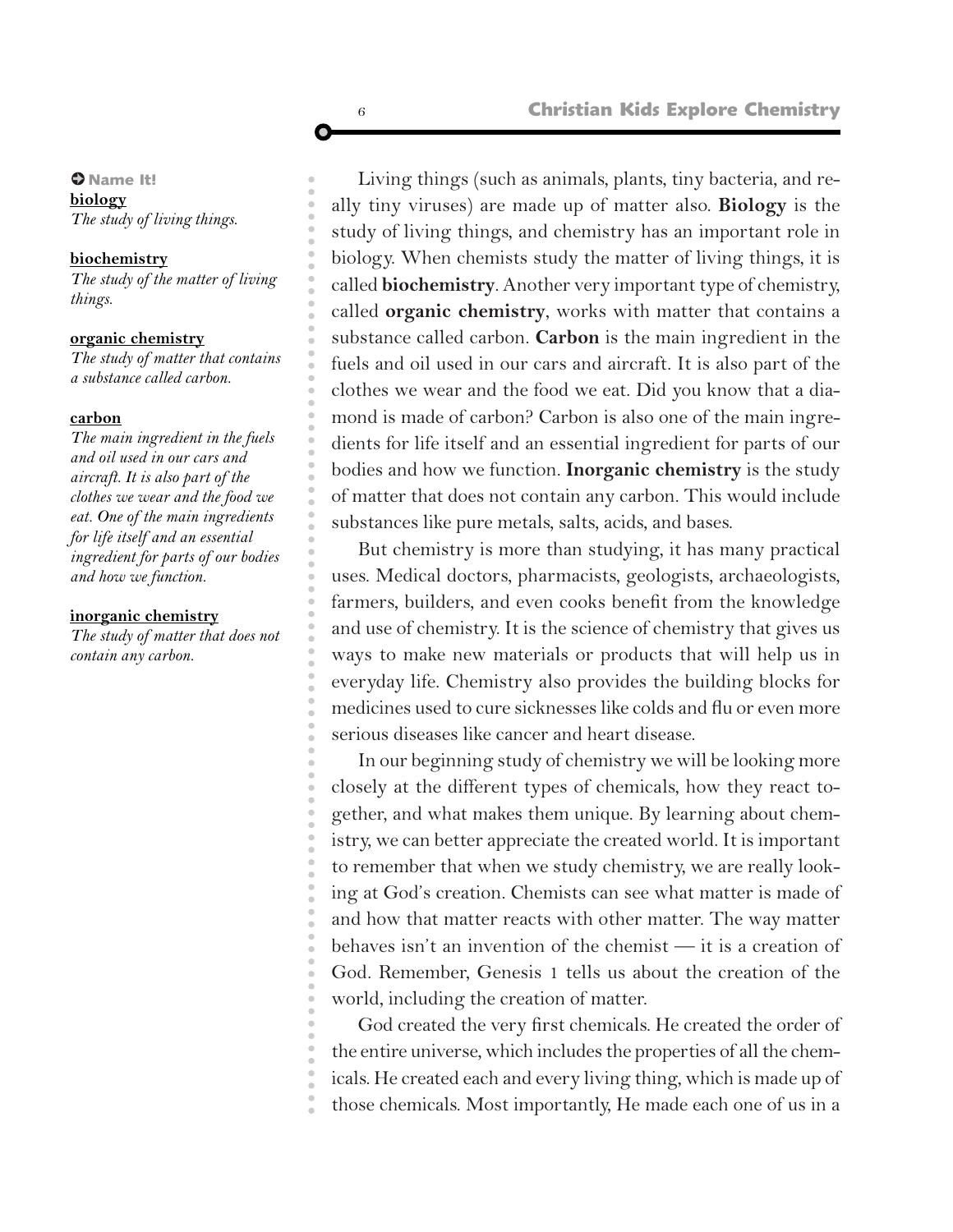special way. That means we are more than just chemicals — we **Additional Notes** have a spirit that can relate to God as our Creator.

In our study of chemistry, we will see the beauty of God's created world in the structure of the matter that is our world. In studying chemistry, we can see the work and thoughtfulness and intelligence of God.

## **Review It**

- 1. Chemistry is the structured and formal study of
- 2. A \_\_\_\_\_\_\_\_\_\_\_\_\_\_\_\_\_\_\_\_\_ is a specially trained scientist that

studies and works with matter.

\_\_\_\_\_\_\_\_\_\_\_\_\_\_\_\_.

3. God \_\_\_\_\_\_\_\_\_\_\_\_\_\_\_\_ the very first chemicals, and He

created the order of the entire universe.

4. Organic chemistry is the study of matter that contains a

substance called \_\_\_\_\_\_\_\_\_\_\_\_\_\_\_\_\_.

5. When chemists study the matter of living things, it is

called \_\_\_\_\_\_\_\_\_\_\_\_\_\_\_\_.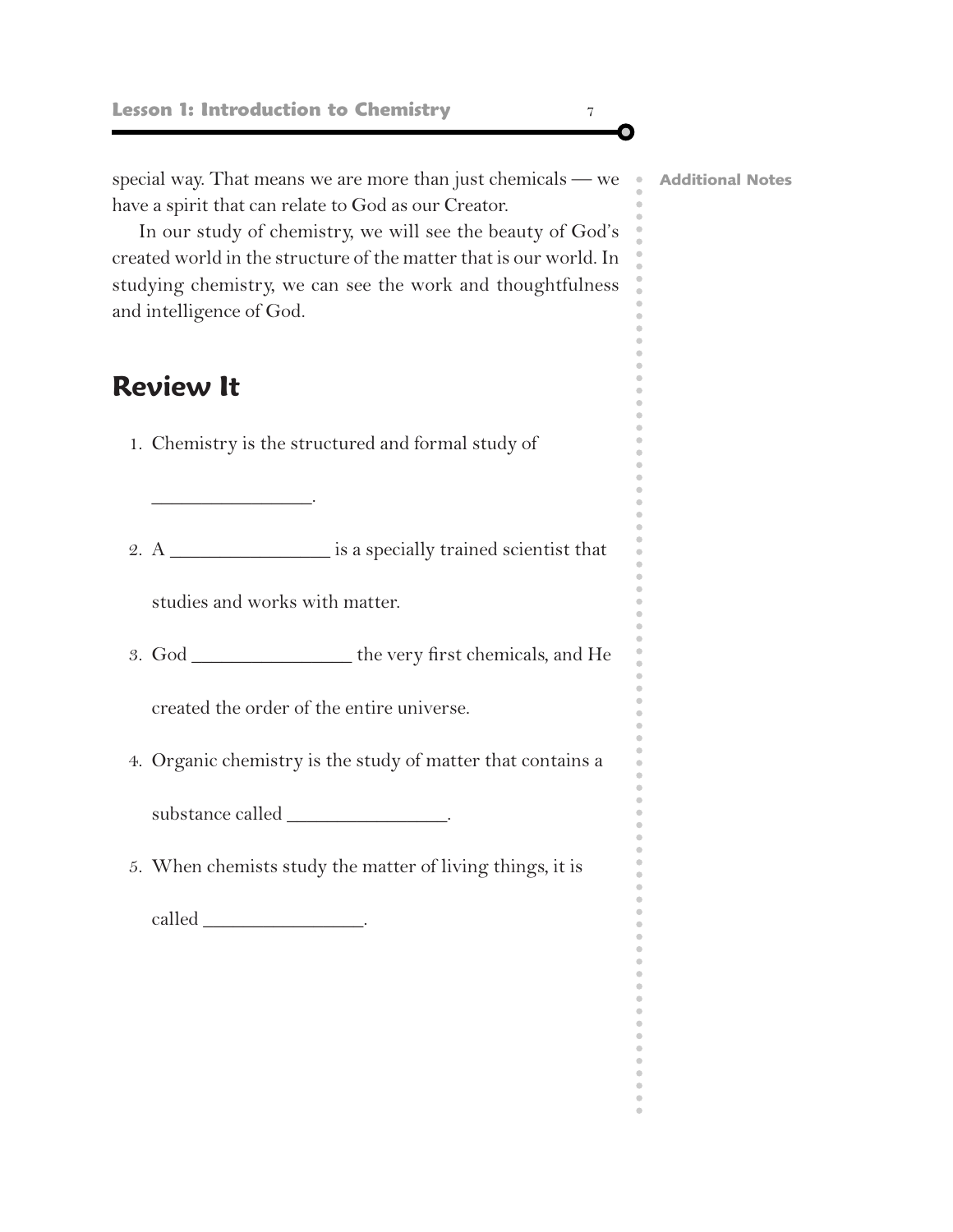**Additional Notes**

## **Hands-On: Discovering Matter**

You may not realize it, but one place we see lots of chemistry is in our homes. Besides the obvious matter that exists all around us, there are also some great examples of chemical substances. Chemistry has a great impact on our daily lives. It's surprising just how many chemical products we have around us. Fortunately, there are labels on things that allow us to view their contents and see just what chemicals there are inside. In this first Hands-On, we will examine the labels on three products and then list their ingredients.

## **Equipment Needed**

- cereal box
- a cleaning agent (such as window cleaner or general purpose cleaner)
- shampoo

## **Activity**

- 1. Choose one product in each of the three categories listed in the chart that follows.
- 2. Write the product name in the space provided at the top of the chart.
- 3. List the ingredients for each product in the chart.
- 4. See the example in the first column.

(Note: some of the ingredients may be unfamiliar and may even seem like an impossible word to pronounce, but it will help you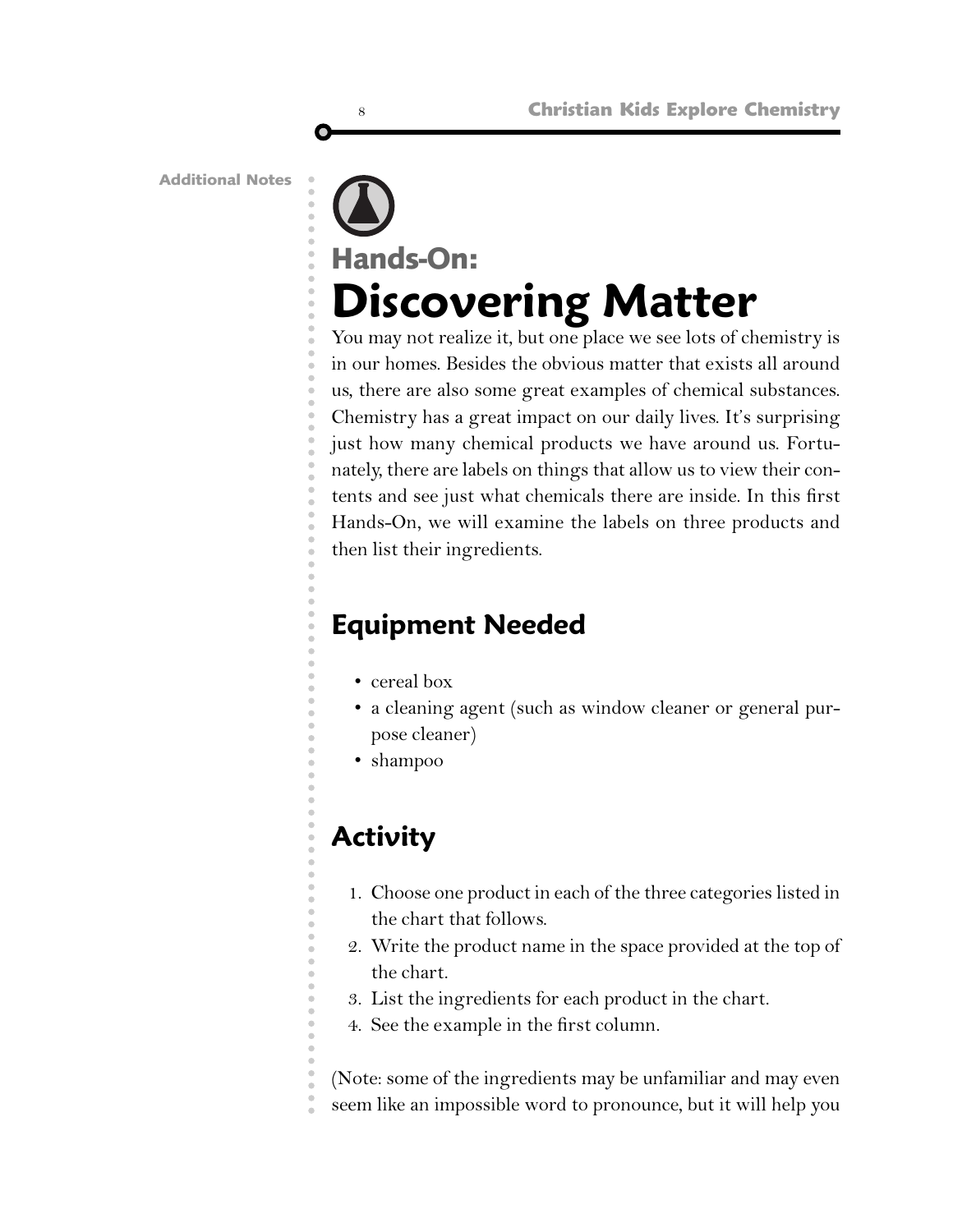| Soft drink       | <b>Cereal</b> | <b>Cleaning Agent</b> | <b>Shampoo</b> |
|------------------|---------------|-----------------------|----------------|
| Name:            | Name:         | Name:                 | Name:          |
| Coke             |               |                       |                |
| Carbonated water |               |                       |                |
| Sucrose          |               |                       |                |
| Caramel color    |               |                       |                |
| Phosphoric acid  |               |                       |                |
| Natural flavors  |               |                       |                |
| Caffeine         |               |                       |                |
|                  |               |                       |                |
|                  |               |                       |                |

understand that the things that seem common to our lives may **Additional Notes** actually be complicated chemicals.)

## **Think about It**

1. Had you ever heard of any of the ingredients before? Which ones?

\_\_\_\_\_\_\_\_\_\_\_\_\_\_\_\_\_\_\_\_\_\_\_\_\_\_\_\_\_\_\_\_\_\_\_\_\_\_\_\_\_\_\_\_\_\_

\_\_\_\_\_\_\_\_\_\_\_\_\_\_\_\_\_\_\_\_\_\_\_\_\_\_\_\_\_\_\_\_\_\_\_\_\_\_\_\_\_\_\_\_\_\_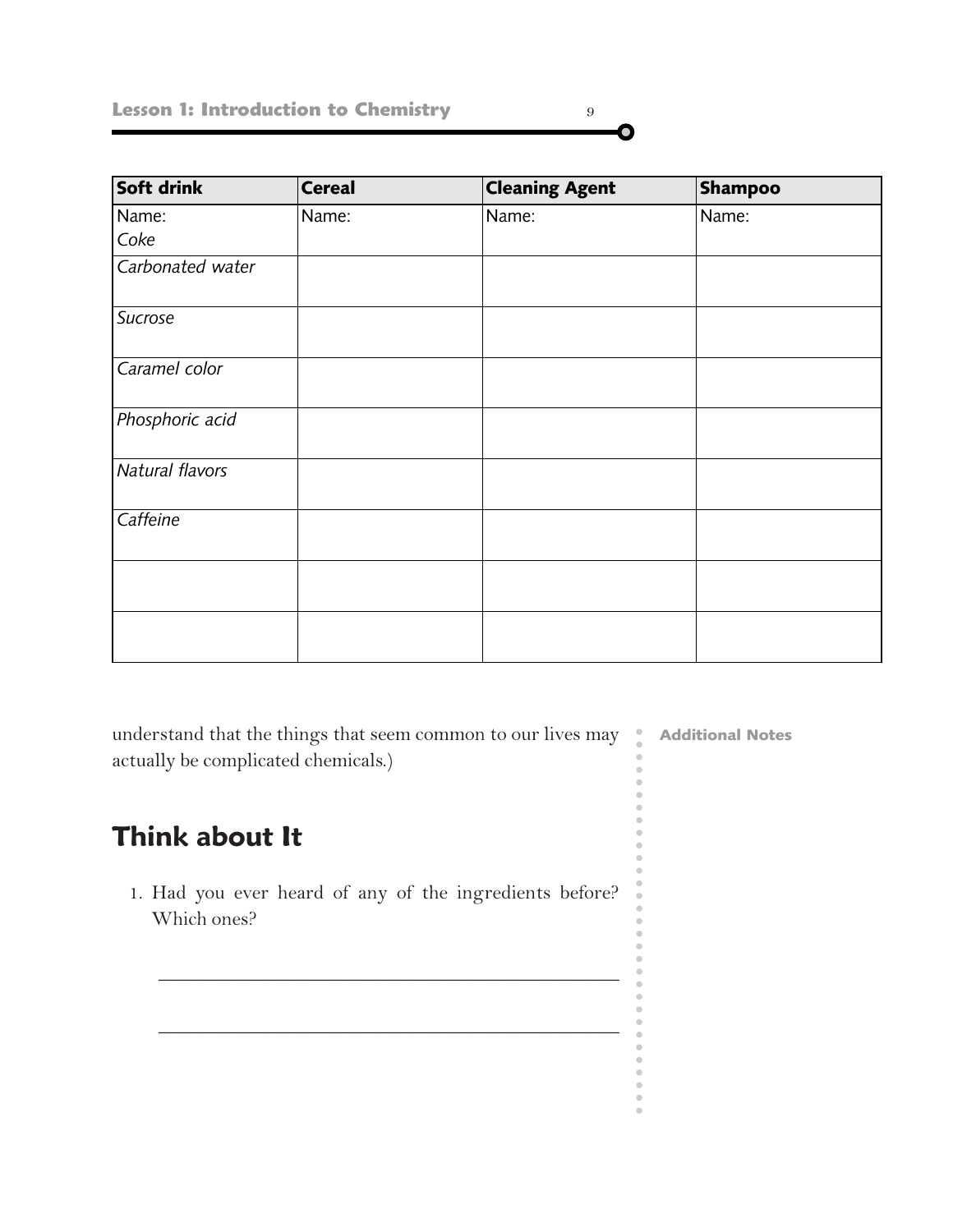**O** Scripture *In the beginning God created the heavens and the earth. (Genesis 1:1)*

**Discovery Zone**  *Did you know that butter floats? Try it! Put a spoonful of butter in a glass of water and see what happens. We will find out why in lesson 24.*

2. Which products had the most ingredients?

2. Do you think the ingredients were listed in a particular order?

\_\_\_\_\_\_\_\_\_\_\_\_\_\_\_\_\_\_\_\_\_\_\_\_\_\_\_\_\_\_\_\_\_\_\_\_\_\_\_\_\_\_\_\_\_\_

\_\_\_\_\_\_\_\_\_\_\_\_\_\_\_\_\_\_\_\_\_\_\_\_\_\_\_\_\_\_\_\_\_\_\_\_\_\_\_\_\_\_\_\_\_\_

\_\_\_\_\_\_\_\_\_\_\_\_\_\_\_\_\_\_\_\_\_\_\_\_\_\_\_\_\_\_\_\_\_\_\_\_\_\_\_\_\_\_\_\_\_\_

\_\_\_\_\_\_\_\_\_\_\_\_\_\_\_\_\_\_\_\_\_\_\_\_\_\_\_\_\_\_\_\_\_\_\_\_\_\_\_\_\_\_\_\_\_\_

\_\_\_\_\_\_\_\_\_\_\_\_\_\_\_\_\_\_\_\_\_\_\_\_\_\_\_\_\_\_\_\_\_\_\_\_\_\_\_\_\_\_\_\_\_\_

\_\_\_\_\_\_\_\_\_\_\_\_\_\_\_\_\_\_\_\_\_\_\_\_\_\_\_\_\_\_\_\_\_\_\_\_\_\_\_\_\_\_\_\_\_\_

\_\_\_\_\_\_\_\_\_\_\_\_\_\_\_\_\_\_\_\_\_\_\_\_\_\_\_\_\_\_\_\_\_\_\_\_\_\_\_\_\_\_\_\_\_\_

3. Were there any ingredients in more than one product? Which ones?

O

 $\bullet$  $\bullet$